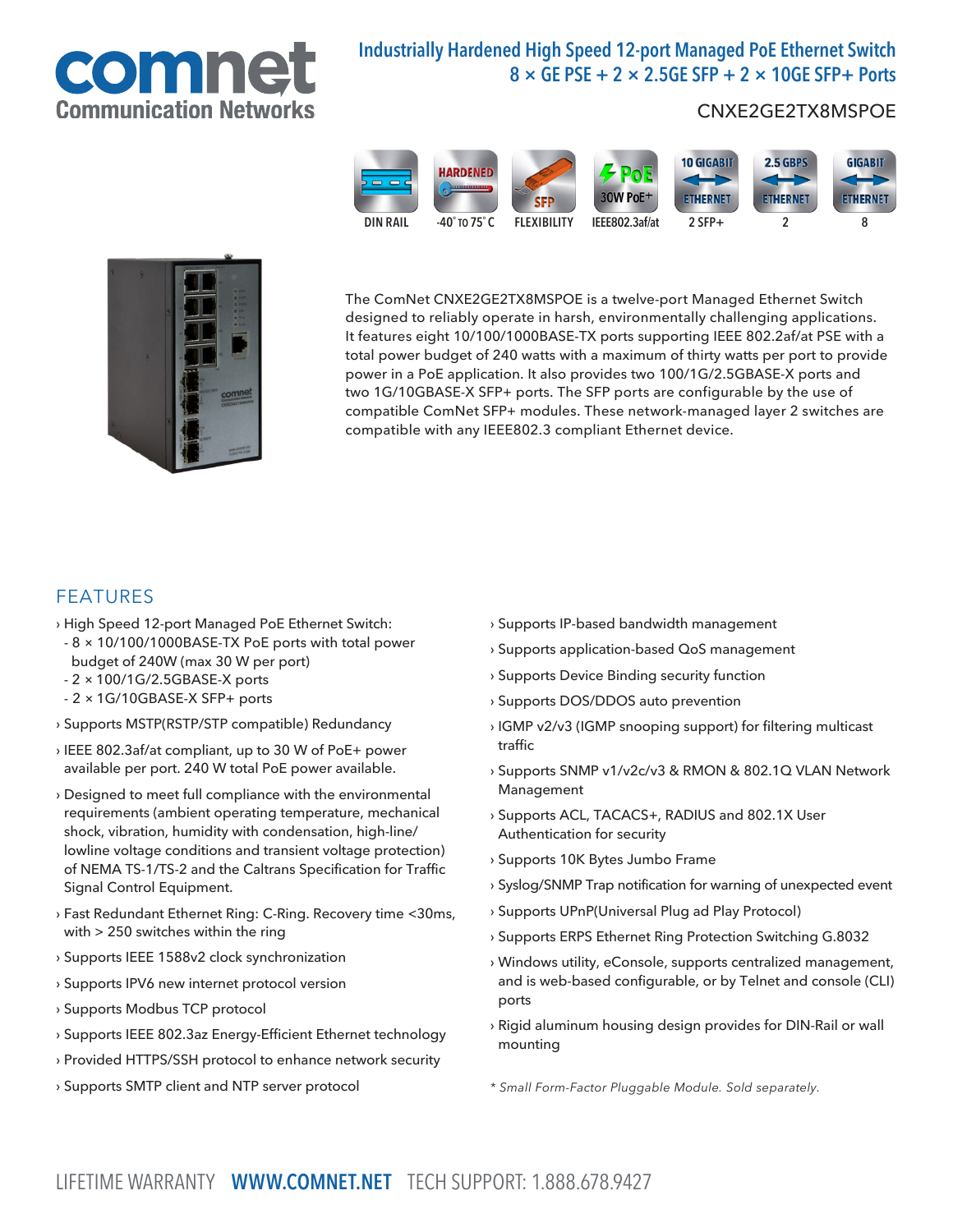# SPECIFICATIONS

#### **Connectors**

| 1000/10GBASE-X        | $2 \times$ SFP+ Ports <sup>1</sup>                    |
|-----------------------|-------------------------------------------------------|
| 100/1000/2.5GBASE-X   | $2 \times$ SFP Ports <sup>1</sup>                     |
| 10/100/1000BASE-T(X)  | $8 \times RJ-45$ Ports, with Auto MDI/MDIX            |
| <b>Serial Console</b> | RS-232 @ 115,200 bps 8, N, 1 w/ console cable (incl.) |
| Power                 | Dual DC inputs 50~57VDC on 6-pin terminal block       |
|                       |                                                       |

#### Ethernet Standards Supported

IEEE 802.3 for 10Base-T IEEE 802.3u for 100Base-TX and 100Base-FX IEEE 802.3ab for 1000Base-T IEEE 802.3z for 1000Base-X IEEE 802.3x for Flow control IEEE 802.3ad for LACP (Link Aggregation Control Protocol ) IEEE 802.1p for COS (Class of Service) IEEE 802.1Q for VLAN Tagging IEEE 802.1d for STP (Spanning Tree Protocol) IEEE 802.1w for RSTP (Rapid Spanning Tree Protocol) IEEE 802.1s for MSTP (Multiple Spanning Tree Protocol) IEEE 802.1x for Authentication IEEE 802.1AB for LLDP (Link Layer Discovery Protocol) IEEE 802.3af/at PoE specification

#### Switch Properties

Packet Buffer 32 MBits Switching latency 7 us Switching bandwidth 66Gbps Max. Available VLANs 4096 VLAN ID Range VID 0 to 4095 IGMP multicast groups 64 for each VLAN Port rate limiting User Define Priority Queues 8 Processing Store-and-Forward

# Throughput 49.1Mpps@64Bytes packet

MIB, Private MIB

#### Management

DHCP Client, Server, Option66/67/82 Access SNMP v1/v2c/v3, WEB, Telnet, RMON, Standard

Security Access SSH2.0, SSL Software Upgrade TFTP, HTTP NTP SNTP client

#### Software Features

Redundant Ring (C-Ring) with recovery time less than 30ms Quality of Service (802.1p) for real-time traffic VLAN (802.1Q) with VLAN tagging IGMP Snooping IP-based bandwidth management Application-based QoS management Port configuration, status, statistics, monitoring, security DHCP Server/Client/Relay SMTP Client Modbus TCP NTP server/client UPnP

#### Multicast Features

IGMP v1, v2, v3 Reverse IGMP IGMP MLD snooping IGMP/MLD querier Multicast Filtering 256 static or dynamic L2 multicast group

#### Security Features

Device Binding security feature Enable/disable ports, MAC based port security Port based network access control (802.1x) VLAN (802.1Q ) to segregate and secure network traffic RADIUS/TACACS+ centralized password management SNMPv3 encrypted authentication and access security HTTPS / SSH / SSL enhance network security DOS/DDOS auto prevention IP Source Guard Supports Secure Copy Protocol SCP for secure file transfer

#### QoS

TOS/Diffserv supported CoS Application based QoS IP based bandwidth management

#### Additional Features

Embedded watchdog TFTP loadable startup-configuration Configuration Backup

#### Network Redundancy

C-Ring STP/RSTP/MSTP (IEEE 802.1 d/w/s) G.8032 ERPS Ethernet Ring Protection Switching

#### PoE Management

PoE configuration PoE Status PoE Scheduling(turn on/off the PoE device) Auto-Ping check(Reboot PDs if there is no responses)